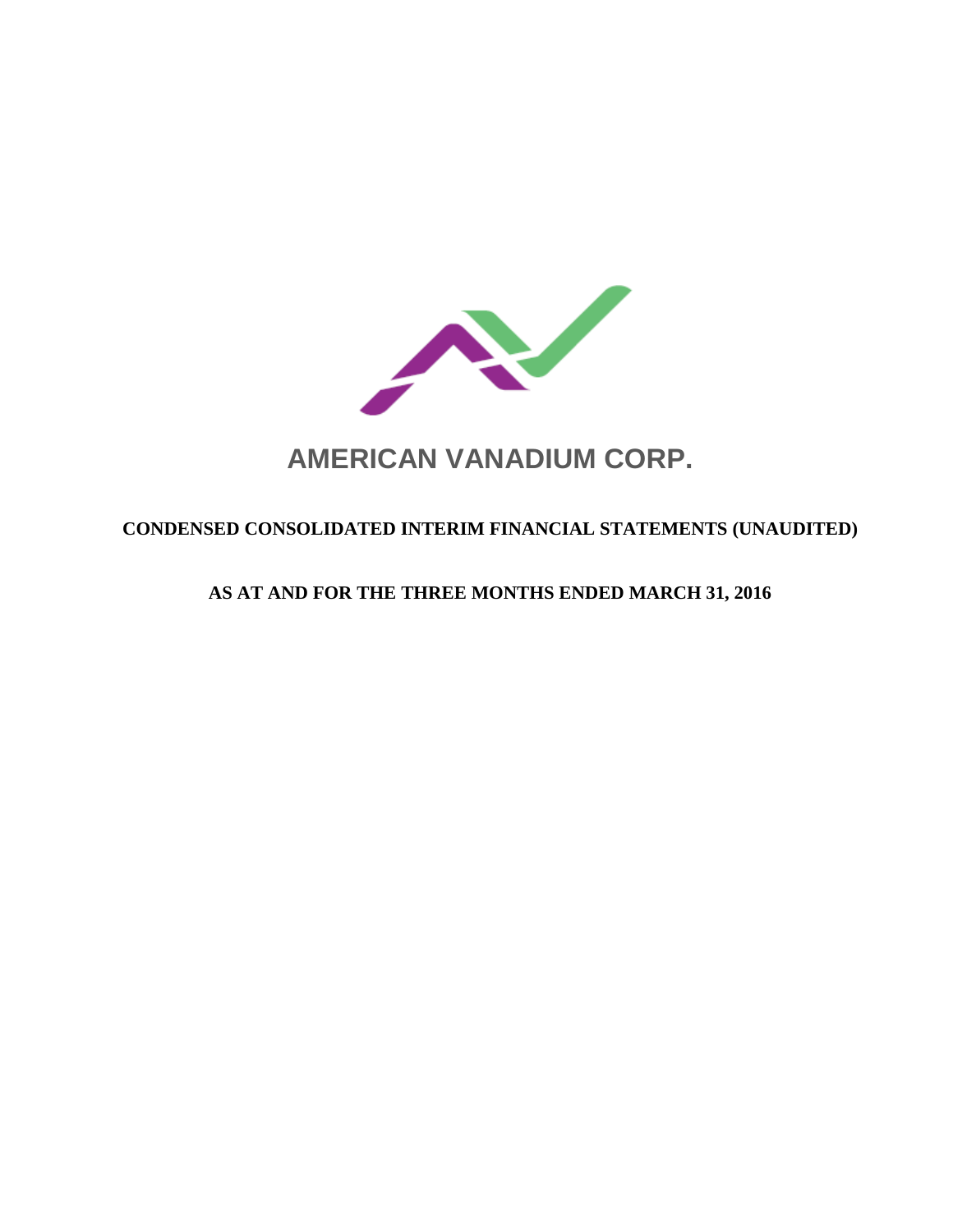## **Management's Comments on Unaudited Financial Statements**

The accompanying unaudited condensed consolidated interim financial statements of American Vanadium Corp. (the "Company") as at and for the three months ended March 31, 2016 have been prepared by management and approved by the Board of Directors of the Company. These financial statements have not been reviewed by the Company's external auditors.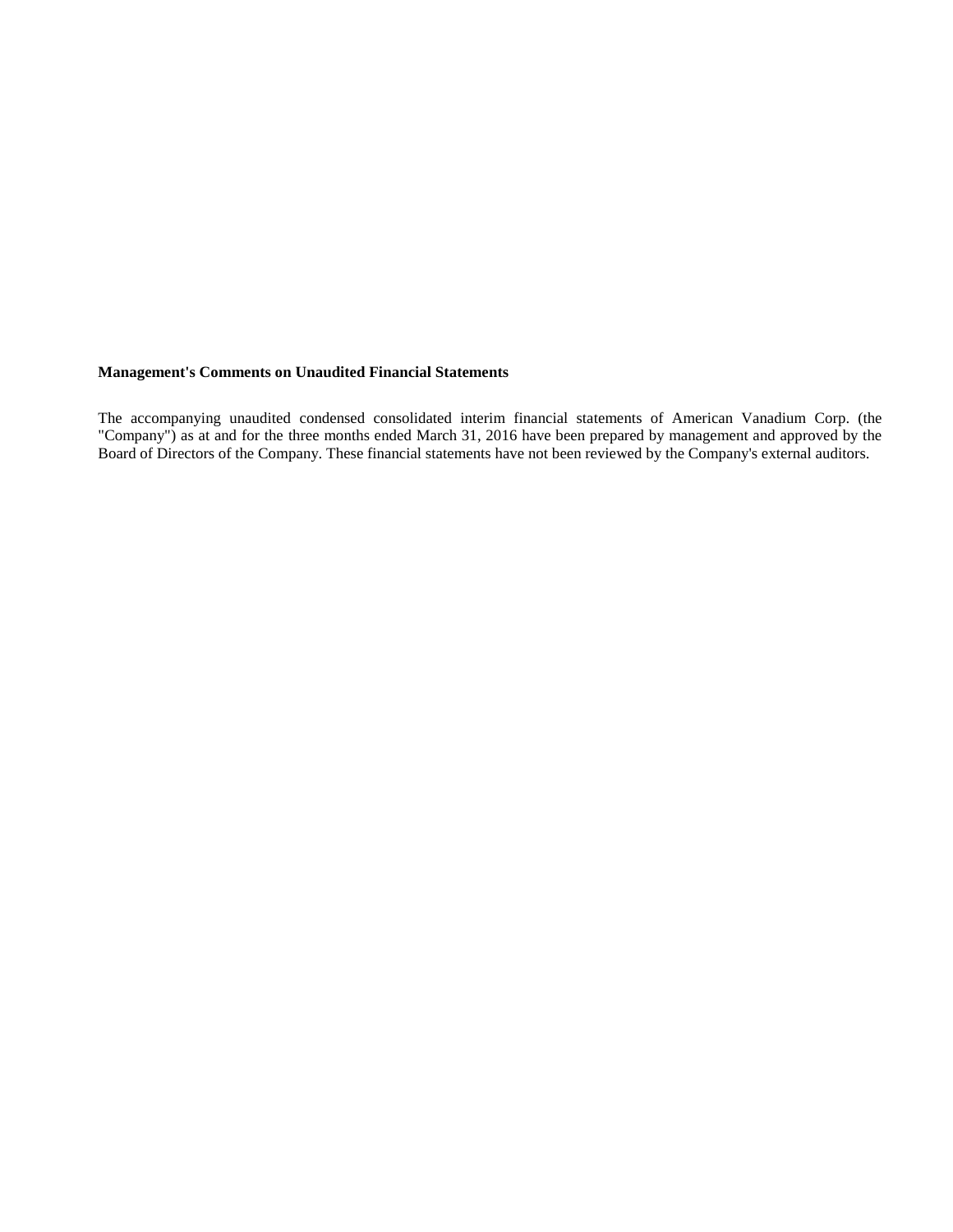#### **AMERICAN VANADIUM CORP.**  CONDENSED CONSOLIDATED INTERIM BALANCE SHEETS (UNAUDITED) IN CANADIAN DOLLARS

|                                                          | March 31     | December 31    |
|----------------------------------------------------------|--------------|----------------|
|                                                          | 2016         | 2015           |
|                                                          |              |                |
| <b>ASSETS</b>                                            |              |                |
| <b>Current assets</b>                                    |              |                |
| Cash                                                     | 60,064       | 180,076        |
| Amounts receivable                                       | 7,240        | 3,240          |
| Prepaid expenses (Note 4)                                | 3,667        | 6,417          |
| Total current assets                                     | 70,971       | 189,733        |
| Reclamation deposit                                      | 40,307       | 37,385         |
| Mineral properties (Note 6)                              |              |                |
| <b>Total assets</b>                                      | 111,279      | 227,119        |
|                                                          |              |                |
|                                                          |              |                |
| <b>LIABILITIES AND SHAREHOLDERS' DEFICIENCY</b>          |              |                |
| <b>Current liabilities</b>                               |              |                |
| Accounts payable and accrued liabilities (Notes 4 and 9) | 5,275,106    | 5,334,451      |
| Shareholder loan (Note 7)                                | 200,592      | 200,000        |
| <b>Total liabilities</b>                                 | 5,475,698    | 5,534,451      |
| <b>Shareholders' deficiency</b>                          |              |                |
| Share capital (Note 8)                                   | 30,478,198   | 30,398,693     |
| Subscription receipts (Note 8)                           |              | 64,427         |
| Equity reserves                                          | 3,905,996    | 3,905,391      |
| Deficit                                                  | (39,748,613) | (39, 675, 843) |
| Total shareholders' deficiency                           | (5,364,419)  | (5,307,332)    |
| Total liabilities and shareholders' deficiency           | 111,279      | 227,119        |

**Basis of presentation and continuance of operations (Note 2)**

#### **On behalf of the Board:**

*Signed: "William Radvak"* Director *Signed: "Brian E. Bayley"* Director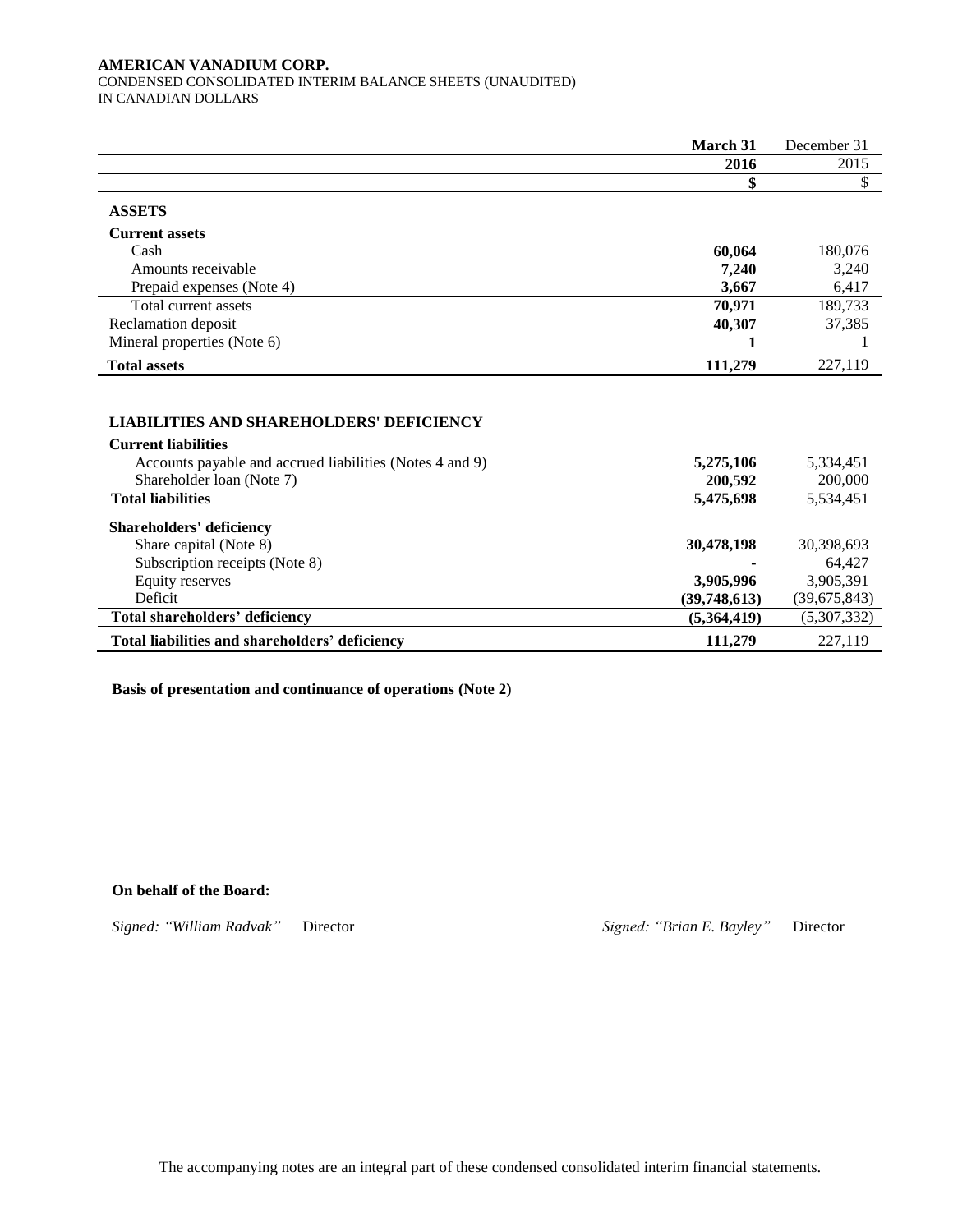#### **AMERICAN VANADIUM CORP.**  CONDENSED CONSOLIDATED INTERIM STATEMENTS OF COMPREHENSIVE LOSS (UNAUDITED) IN CANADIAN DOLLARS

|                                                                | <b>Three Months</b> | Three Months |
|----------------------------------------------------------------|---------------------|--------------|
|                                                                | <b>Ended</b>        | Ended        |
|                                                                | March 31            | March 31     |
|                                                                | 2016                | 2015         |
|                                                                | \$                  | \$           |
| <b>Exploration and evaluation recovery (expenses) (Note 6)</b> | 4,967               | (178, 628)   |
| General and administrative expenses:                           |                     |              |
| Consulting                                                     | 88,044              | 67,735       |
| Salaries and benefits (Note 9)                                 | 50,284              | 195,186      |
| CellCube shipping and storage (Note 5)                         | 40,923              |              |
| Audit and legal                                                | 22,200              | 9,162        |
| Office facilities and administrative services (Note 9)         | 19,500              | 41,530       |
| Transfer agent, listing and filing fees                        | 7,409               | 14,525       |
| Travel                                                         | 5,308               | 9,062        |
| Office and sundry                                              | 3,066               | 51,901       |
| Investor relations and shareholder information                 | 631                 | 5,919        |
| Stock-based compensation (Note 8)                              | 605                 | (89,203)     |
| Interest on shareholder loan (Note 7)                          | 592                 |              |
| Amortization (Note 5)                                          |                     | 3,909        |
| Total general and administrative expenses                      | (238, 562)          | (309, 726)   |
| Foreign exchange gain (loss)                                   | 150,706             | (65, 193)    |
| Gain on write-off of accounts payable and accrued liabilities  | 10,000              |              |
| Interest income                                                | 119                 | 74           |
| Gain on sale of equipment                                      |                     | 19,313       |
| Net comprehensive loss                                         | (72, 770)           | (534, 160)   |
| <b>Basic and diluted loss per share (Note 12)</b>              | (0.00)              | (0.01)       |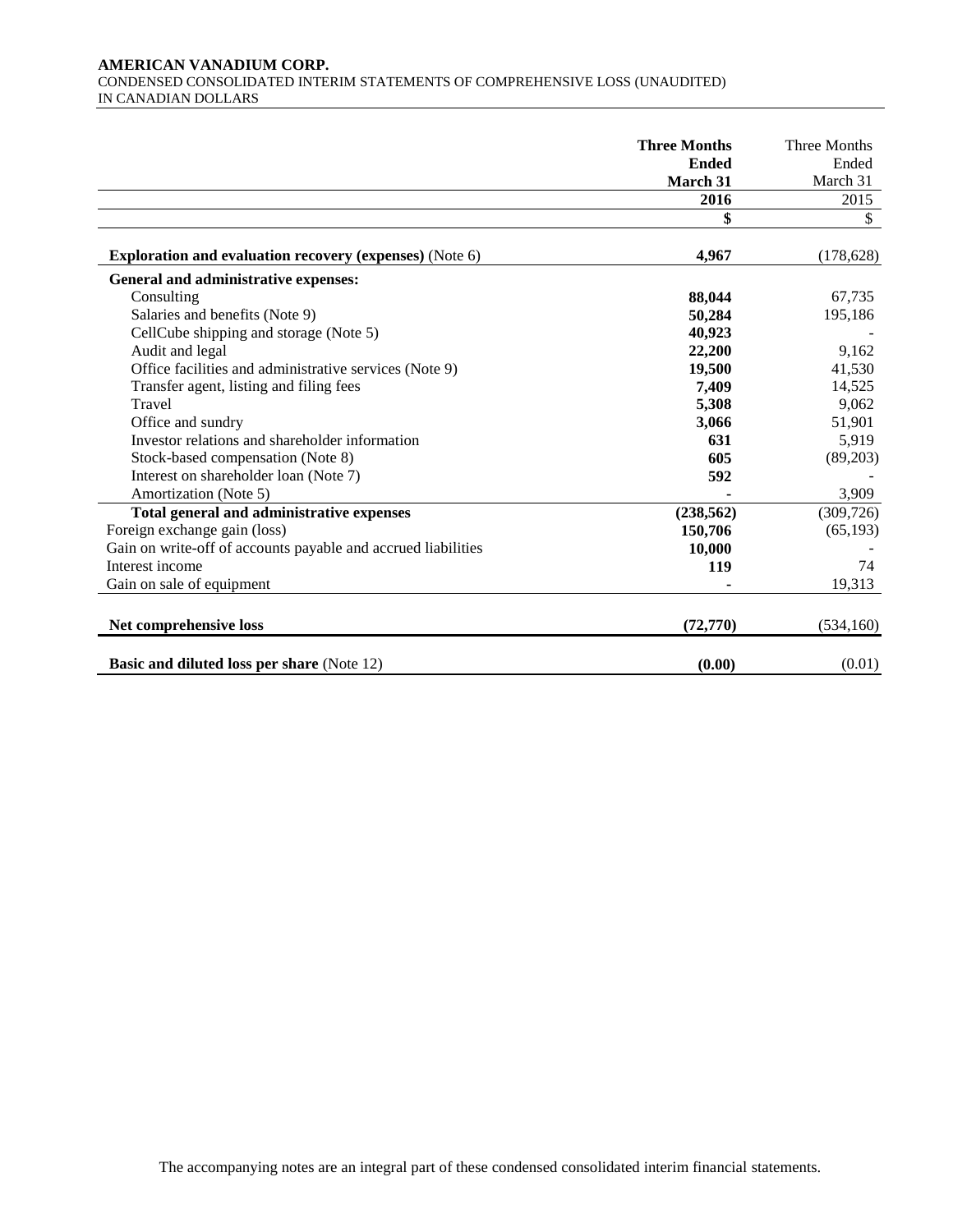## **AMERICAN VANADIUM CORP.**

CONDENSED CONSOLIDATED INTERIM STATEMENTS OF CHANGES IN SHAREHOLDERS' (DEFICIENCY) EQUITY (UNAUDITED) IN CANADIAN DOLLARS

|                                                                         | Capital    | Share Subscription<br><b>Receipts</b> | <b>Equity</b><br><b>Reserves</b> | <b>Deficit</b> | <b>Total</b> |
|-------------------------------------------------------------------------|------------|---------------------------------------|----------------------------------|----------------|--------------|
|                                                                         |            |                                       |                                  |                |              |
| Balance, December 31, 2014                                              | 30,100,545 |                                       | 3,939,532                        | (35,803,390)   | (1,763,313)  |
| Stock-based compensation                                                |            |                                       | (89,203)                         |                | (89,203)     |
| Net comprehensive loss for the period                                   |            |                                       |                                  | (534, 160)     | (534, 160)   |
| Balance, March 31, 2015<br>Private placements, net of share issuance    | 30,100,545 |                                       | 3,850,329                        | (36,337,550)   | (2,386,676)  |
| costs                                                                   | 202,100    |                                       | 245                              |                | 202,345      |
| Funds received for shares issued subsequent<br>to year end              |            | 64,427                                |                                  |                | 64,427       |
| Shares issued for settlement of accounts<br>payable                     | 93,648     |                                       |                                  |                | 93,648       |
| Shares issued on termination of consulting<br>contract                  | 2,400      |                                       |                                  |                | 2,400        |
| Stock-based compensation                                                |            |                                       | 54,817                           |                | 54,817       |
| Net comprehensive loss for the period                                   |            |                                       |                                  | (3,338,293)    | (3,338,293)  |
| Balance, December 31, 2015<br>Private placements, net of share issuance | 30,398,693 | 64,427                                | 3,905,391                        | (39,675,843)   | (5,307,332)  |
| costs                                                                   | 63,505     | (64, 427)                             |                                  |                | (922)        |
| Shares issued for services                                              | 16,000     |                                       |                                  |                | 16,000       |
| Stock-based compensation                                                |            |                                       | 605                              |                | 605          |
| Net comprehensive loss for the period                                   |            |                                       |                                  | (72, 770)      | (72, 770)    |

**Balance, March 31, 2016 30,478,198 - 3,905,996 (39,748,613) (5,364,419)**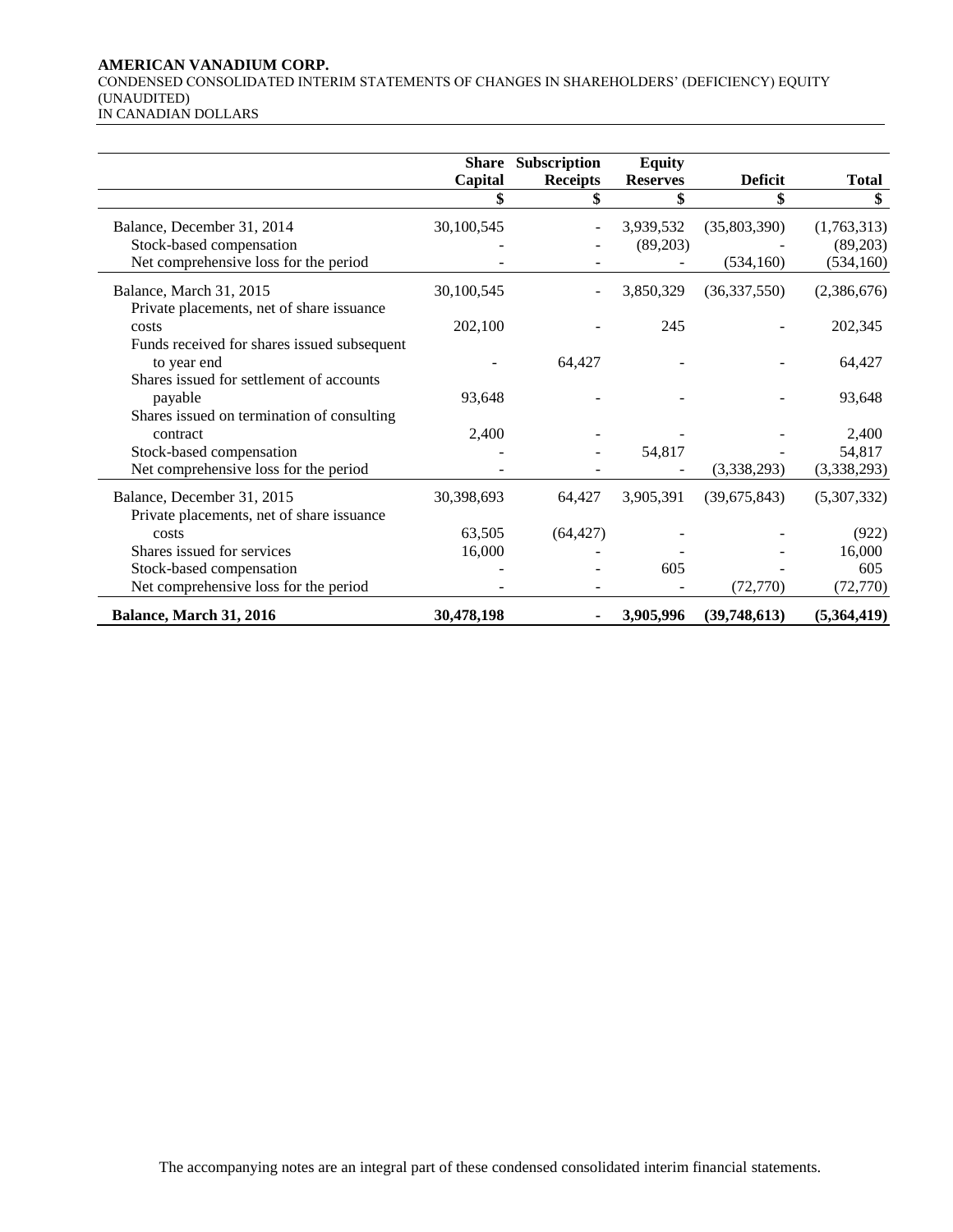#### **AMERICAN VANADIUM CORP.**  CONDENSED CONSOLIDATED INTERIM STATEMENT OF CASH FLOWS (UNAUDITED) IN CANADIAN DOLLARS

|                                                                                                                                                                                                                                                                                                 | <b>Three Months</b><br><b>Ended</b><br>March 31 | Three Months<br>Ended<br>March 31       |
|-------------------------------------------------------------------------------------------------------------------------------------------------------------------------------------------------------------------------------------------------------------------------------------------------|-------------------------------------------------|-----------------------------------------|
|                                                                                                                                                                                                                                                                                                 | 2016                                            | 2015                                    |
|                                                                                                                                                                                                                                                                                                 | \$                                              | $\mathbb{S}$                            |
| CASH FLOWS (USED IN) FROM OPERATING ACTIVITIES<br>Net comprehensive loss                                                                                                                                                                                                                        | (72, 770)                                       | (534, 160)                              |
| Items not involving cash:<br>Foreign exchange (gain) loss<br>Consulting expense settled by issuance of shares<br>Gain on write-off of accounts payable and accrued liabilities<br>Stock-based compensation<br>Accrued interest on shareholder loan<br>Gain on sale of equipment<br>Amortization | (150,706)<br>16,000<br>(10,000)<br>605<br>592   | 65,193<br>(89,203)<br>(19,313)<br>3,909 |
| Changes in non-cash working capital balances:<br>Accounts payable and accrued liabilities<br>Amounts receivable<br>Prepaid expenses                                                                                                                                                             | 101,971<br>(4,000)<br>2,750                     | 281,629<br>9,628<br>53,012              |
| Non-operating income:<br>Interest income<br>Net cash used in operating activities                                                                                                                                                                                                               | (119)<br>(115, 677)                             | (74)<br>(229, 379)                      |
|                                                                                                                                                                                                                                                                                                 |                                                 |                                         |
| CASH FLOWS (USED IN) FROM INVESTING ACTIVITIES<br>Decrease (increase) in reclamation deposit<br>Interest income<br>Proceeds on sale of equipment                                                                                                                                                | (2,922)<br>119                                  | 144,678<br>74<br>23,526                 |
| Net cash (used in) provided by investing activities                                                                                                                                                                                                                                             | (2,803)                                         | 168,278                                 |
| <b>CASH FLOWS FROM FINANCING ACTIVITIES</b><br>Subscriptions funds received, net of issuance costs                                                                                                                                                                                              | (922)                                           | 163,301                                 |
| Net cash provided by financing activities                                                                                                                                                                                                                                                       | (922)                                           | 163,301                                 |
| Change in cash for the period<br>Effect of exchange rate changes on balance of cash held in foreign currencies                                                                                                                                                                                  | (119, 402)<br>(610)                             | 102,200<br>(12, 161)                    |
| Cash, beginning of period                                                                                                                                                                                                                                                                       | 180,076                                         | 78,413                                  |
| Cash, end of period                                                                                                                                                                                                                                                                             | 60,064                                          | 168,452                                 |

# **Supplemental Cash Flow Information**

*Non-cash financing activities*

During the three months ended March 31, 2016, the company issued 200,000 of its common shares, valued at \$16,000, as payment for consulting services.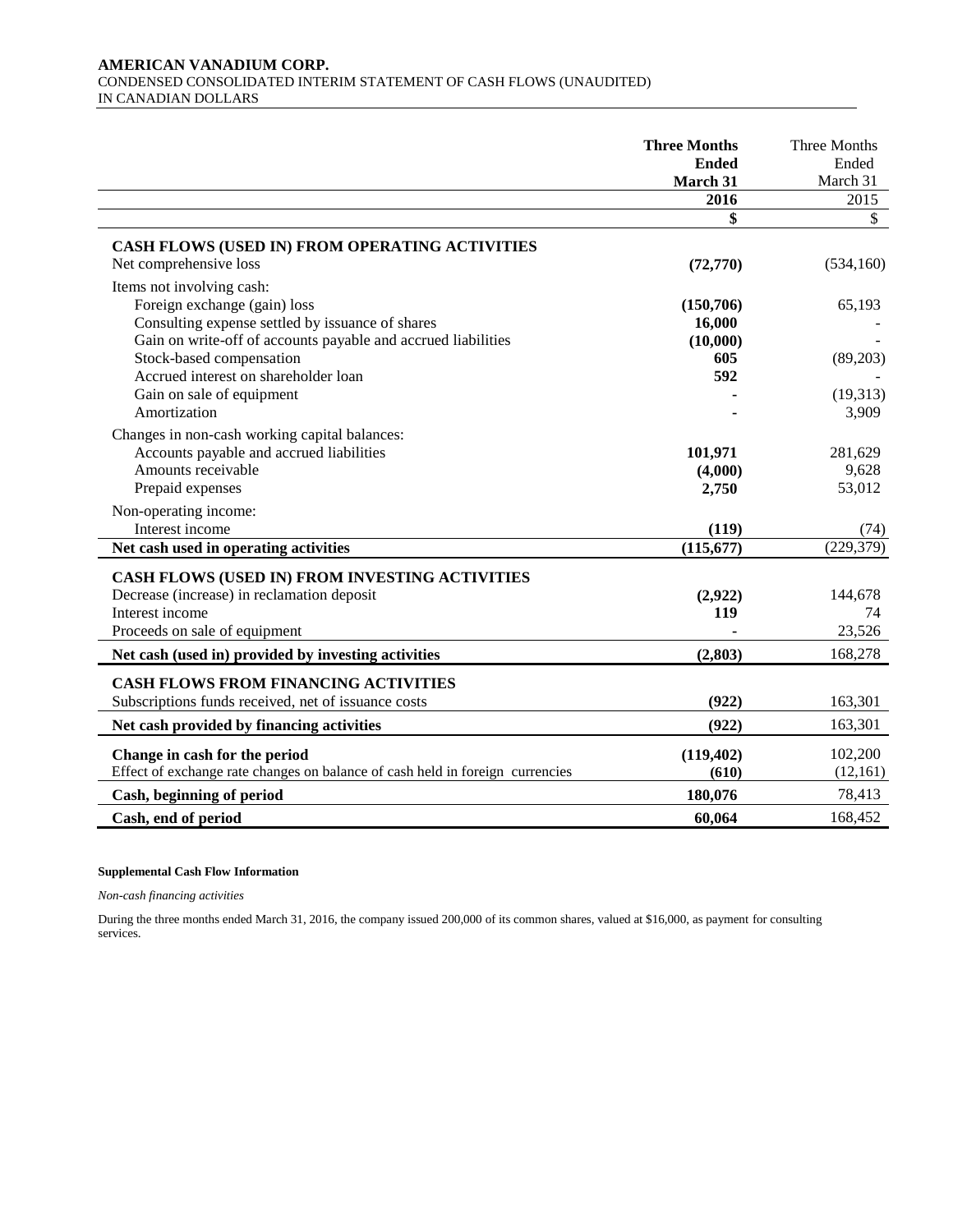# **1. NATURE OF OPERATIONS**

American Vanadium Corp. (the "Company"), incorporated under the *Canada Business Corporations Act*, is the Master Sales Agent in North America for the CellCube vanadium redox flow energy system ("CellCube"), produced by Gildemeister Energy Solutions, Cellstrom GmbH ("Gildemeister") of Germany. The CellCube is a commercially available vanadium flow battery capable of delivering long-duration energy storage for a broad range of applications, such as renewable energy integration and the reduction of demand charge tariffs levied by utilities.

In addition to marketing CellCube units, the Company has claims in the Gibellini Property ("Gibellini"), a vanadium deposit located in Eureka County, Nevada, which will expire later in 2016 unless lease agreements are renewed or claim maintenance payments are made.

The address of the Company's principal place of business is Suite #1703, 595 Burrard St., Vancouver, British Columbia, Canada, and its shares trade on the TSX-Venture Exchange (the "Exchange") under the symbol "AVC".

# **2. BASIS OF PRESENTATION AND CONTINUANCE OF OPERATIONS**

#### **Statement of compliance**

These unaudited condensed consolidated interim financial statements, including comparative periods, have been prepared using accounting policies consistent with International Financial Reporting Standards ("IFRS") and in accordance with International Accounting Standard ("IAS") 34 "Interim Financial Reporting". These financial statements should be read in conjunction with the Company's audited consolidated financial statements for the year ended December 31, 2015.

Significant accounting policies and the applicable basis of measurement used in the preparation of these unaudited condensed consolidated interim financial statements are described in Note 3.

These consolidated financial statements were authorized by the Board of Directors on May 26, 2016.

#### Going concern

These unaudited condensed consolidated interim financial statements have been prepared on the assumption that the Company will continue on a going concern basis. However, the Company h119as generally incurred losses and negative operating cash flows since its incorporation, and as at March 31, 2016, the Company had a working capital deficit of \$5,404,727 (December 31, 2015 - \$5,344,658) and had a shareholders' deficiency of \$5,364,419 (December 31, 2015 - \$5,307,332).

Historically, the Company has accessed equity markets for financing, but in 2015 the Company was unable to raise the amounts required to fund its operations and, as a result, it curtailed its operating activities. In light of the Company's current financial position and challenging access to capital, there can be no assurance that the Company will be able raise additional funds, in which case the Company may be unable to meet its financial obligations. These material uncertainties may cast significant doubt upon the Company's ability to continue as a going concern.

The consolidated financial statements do not include adjustments to amounts and classifications of assets and liabilities that might be necessary should the Company be unable to continue operations.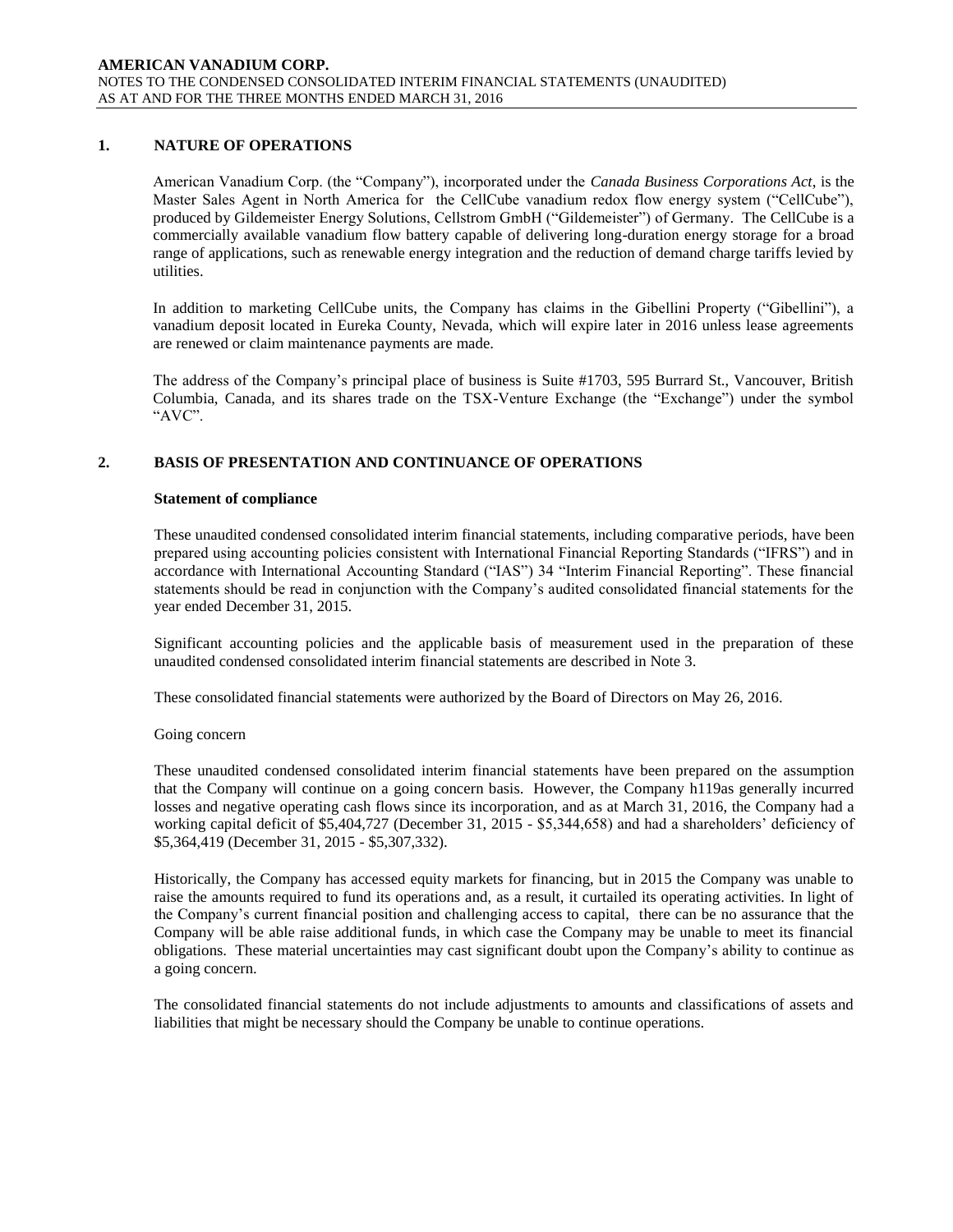## **3. SIGNIFICANT ACCOUNTING POLICIES**

Except for the mandatory adoption of new IFRS, which are described under the heading "Adoption of new IFRS", these unaudited condensed consolidated interim financial statements have been prepared according to the same accounting policies and are subject to the same areas of judgment, measurement estimates and uncertainties as those disclosed in Note 3 of the Company's audited consolidated financial statements for the year ended December 31, 2015.

#### **Basis of consolidation**

These unaudited condensed consolidated interim financial statements include the balances and results of the Company and those entities over which the Company exercises control. Control is achieved where the Company has the power, directly or indirectly, to govern the financial and operating policies of an entity so as to obtain the benefits from its operations.

These unaudited condensed consolidated interim financial statements include the assets, liabilities, income and expenses of the Company and its wholly-owned U.S. subsidiary, American Vanadium US Inc. All intercompany transactions and balances have been eliminated on consolidation. Unless otherwise indicated, all amounts are reported in Canadian dollars.

#### **Basis of measurement and presentation currency**

The balances in these unaudited condensed consolidated interim financial statements are prepared using the accrual basis of accounting and have been measured on a historical cost basis, except for financial instruments classified as financial instruments at fair value through profit or loss, which are stated at their fair value.

These financial statements are presented in Canadian dollars, which is also the functional currency of the Company and American Vanadium US Inc.

#### **Adoption of new IFRS**

The Company has applied the following new IFRS amendment starting January 1, 2016:

ii. IFRS 5, Non-current Assets Held for Sale and Discontinued Operations

IFRS 5 was amended to add specific guidance in IFRS 5 for cases in which an entity reclassifies an asset from held for sale to held for distribution or vice versa and cases in which held-for-distribution accounting is discontinued.

The adoption of this standard did not result in changes to amounts or note disclosures previously reported by the Company.

#### **Future changes in accounting policies**

The following are new and revised accounting pronouncements that have been issued, but are not yet effective for the year beginning January 1, 2016:

#### i. IFRS 9, Financial Instruments

The IASB intends to replace IAS 39 – "*Financial Instruments: Recognition and Measurement*" in its entirety with IFRS 9 in three main phases. IFRS 9 will be the new standard for the financial reporting of financial instruments that is principles-based and less complex than IAS 39. IFRS 9 requires that all financial assets be classified and subsequently measured at amortized cost or at fair value based on the Company's business model for managing financial assets and the contractual cash flow characteristics of the financial assets. Financial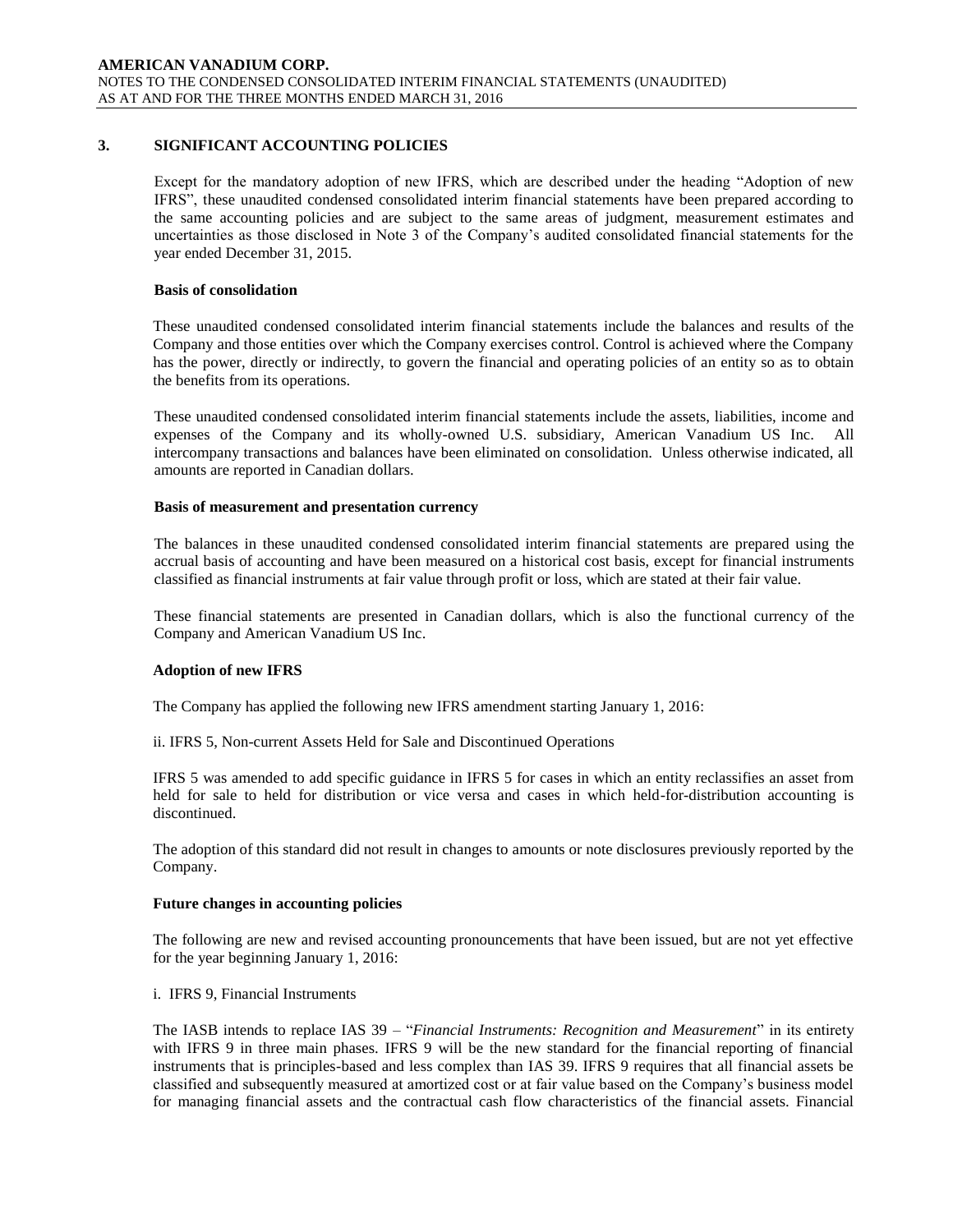liabilities are classified and subsequently measured at amortized cost except for financial liabilities classified as at fair value through profit or loss, financial guarantees and certain other exceptions. IFRS 9 can currently be adopted voluntarily, but is mandatory for years beginning on or after January 1, 2018.

#### iii. IFRS 15, Revenue from Contracts with Customers

In May 2014, the IASB issued IFRS 15 – Revenue from Contracts with Customers ("IFRS 15") which supersedes IAS 11 – Construction Contracts, IAS 18 – Revenue, IFRIC 13 – Customer Loyalty Programmes, IFRIC 15 – Agreements for the Construction of Real Estate, IFRIC 18 – Transfers of Assets from Customers, and SIC 31 – Revenue – Barter Transactions Involving Advertising Services. IFRS 15 establishes a single fivestep model framework for determining the nature, amount, timing and uncertainty of revenue and cash flows arising from a contract with a customer. The standard is effective for annual periods beginning on or after January 1, 2017, with early adoption permitted.

Management has determined that the application of these pronouncements is not expected to have a significant impact on the Company's financial statements.

# **4. PREPAID EXPENSES**

| Balance, December 31, 2014                                   | 131,459    |
|--------------------------------------------------------------|------------|
| Net change in expense advances and rental and other deposits | (125, 042) |
| Balance, December 31, 2015                                   | 6.417      |
| Net change in expense advances and rental and other deposits | (2,750)    |
| <b>Balance, March 31, 2016</b>                               | 3.667      |

The Company's prepaid expenses typically include premiums on insurance policies and deposits for rented offices. During the three months ended March 31, 2016, the Company amortized \$2,750 for insurance coverage provided in the period.

During the year ended December 31, 2015, the Company cancelled an insurance policy and recovered a deposit for office rent that had been paid for or accrued for as at December 31, 2014, resulting in a combined \$64,788 reduction in the balance of prepaid expenses and deposits. Other changes to this balance are attributed to the amortization of insurance policies and the application of prepaid deposits against work performed in the period.

# **5. EQUIPMENT AND DEPOSITS ON EQUIPMENT**

The Company owns equipment with a combined historical cost of \$102,544 related to its Gibellini operations and office premises. As at March 31, 2016 and December 31, 2015, the Company had fully amortized or impaired this cost.

In addition to its Gibellini and office equipment, as at March 31, 2016, the Company has paid a total of \$538,804(December 31, 2015 - \$538,804) and accrued an additional \$3,017,043 (December 31, 2015 - \$3,096,501) in non-refundable instalments towards CellCube units which were to be held by the Company for demonstration purposes, with the possibility of future resale as inventory, or as prepayments on future sales. As a result of insufficient capital to complete these demonstration projects and to meet final instalment payments required on the CellCube units, the Company has impaired the full carrying value of these paid or accrued deposits. Should the Company obtain sufficient capital in the future in order to meet remaining payments for these units, or should alternative financial value from these deposits be realized, the impairment may be partially or fully reversed in future reporting periods.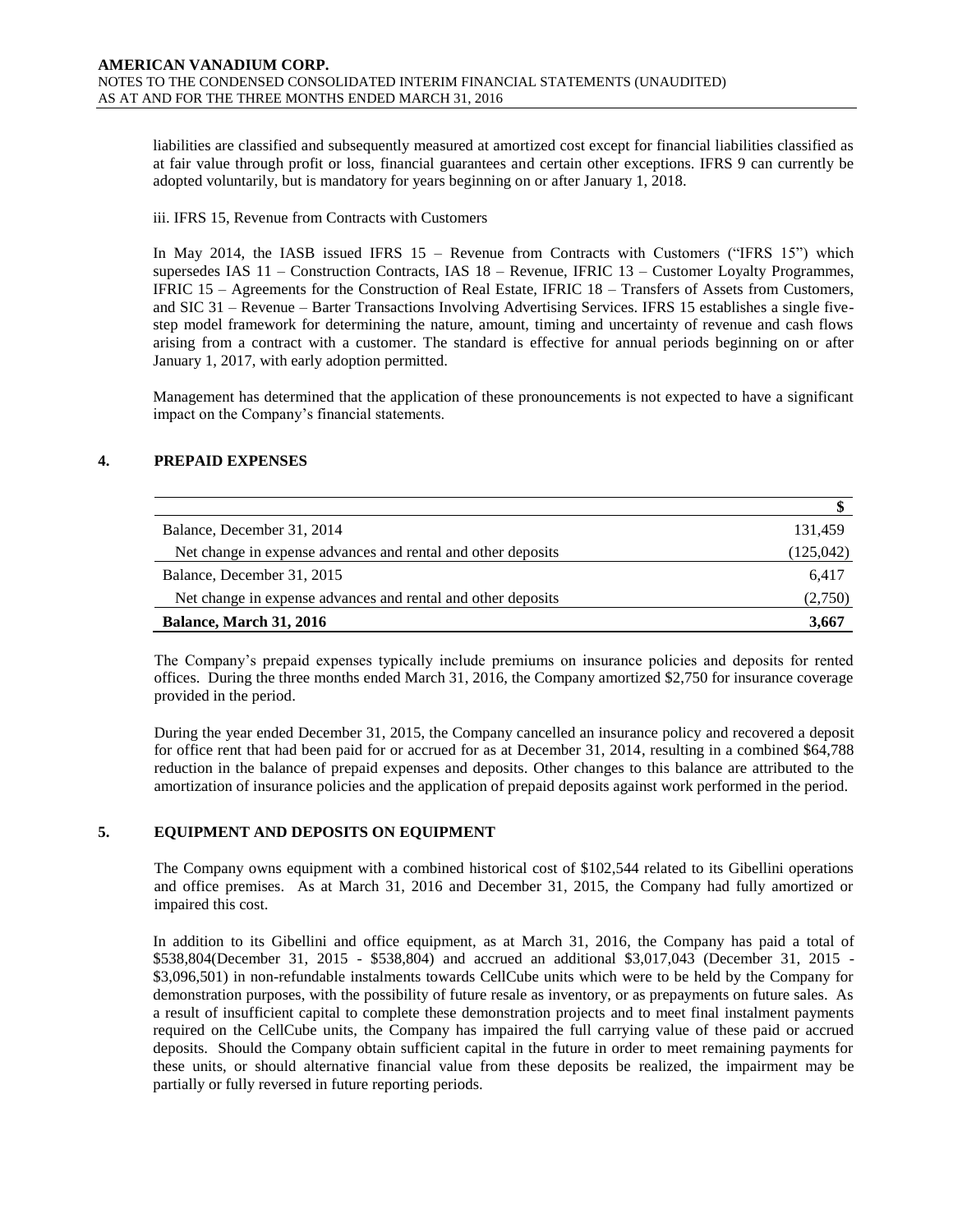#### **6. MINERAL PROPERTIES**

#### **Summary of properties**

a) Gibellini Property, Nevada, U.S.

In March 2006, the Company entered into a Mineral Lease Agreement to acquire certain unpatented lode mining claims, paying US\$60,000 upon the execution of the agreement. Pursuant to the terms of the agreement, the Company is required to pay a production royalty of 2.5% of the net smelter returns ("NSR") of all mineral substances produced from the claims, to a maximum of US\$3,000,000, at which point the production royalty decreases to 2.0%. The Company is also required to pay US\$30,000, quarterly, and such payments are credited against any future production royalties payable. As of March 31, 2016, the Company has paid a total of US\$1,080,000 in these advance royalty payments. As at March 31, 2016, the Company owed US\$120,000 for four lease payments, which is included in accounts payable and accrued liabilities. The lease agreement expired in March 2016.

In December 2006, the Company entered into a Mineral Lease Agreement to acquire additional unpatented lode mining claims, paying US\$9,000 upon the execution of the agreement. Pursuant to the terms of the agreement the Company is required to pay an initial production royalty payment of US\$30,000 within 60 days of production from the claims and a production royalty of 3.0% of NSR of all mineral substances produced from the claims. Also, the Company must pay an escalating series of annual payments, which will be credited against any future production royalties payable. As of March 31, 2016, the Company has paid a total of US\$167,000 and owed US\$24,000 for one lease payment, which is included in accounts payable and accrued liabilities. The lease agreement expires in December 2016 unless renewed.

In addition to leased claims, the Company had staked certain unpatented lode claims and placer claims. During the year ended December 31, 2015, the Company allowed certain of those claims considered non-core to lapse. As at March 31, 2016, the Company continues to hold its core claims in good standing, but the Company is required to make annual payments to maintain these claims.

b) Del Rio Property, Nevada, U.S.

In 2010, the Company acquired a number of claims through the staking process. During the year ended December 31, 2015, the Company allowed certain non-core claims to lapse. As at March 31, 2016, the Company continues to hold its core claims in good standing, but the Company is required to make annual payments to maintain these claims.

c) Hot Creek Property, Nevada, U.S.

In 2010, the Company acquired certain claims through the staking process. During the year ended December 31, 2015, the Company allowed all of its Hot Creek claims to lapse.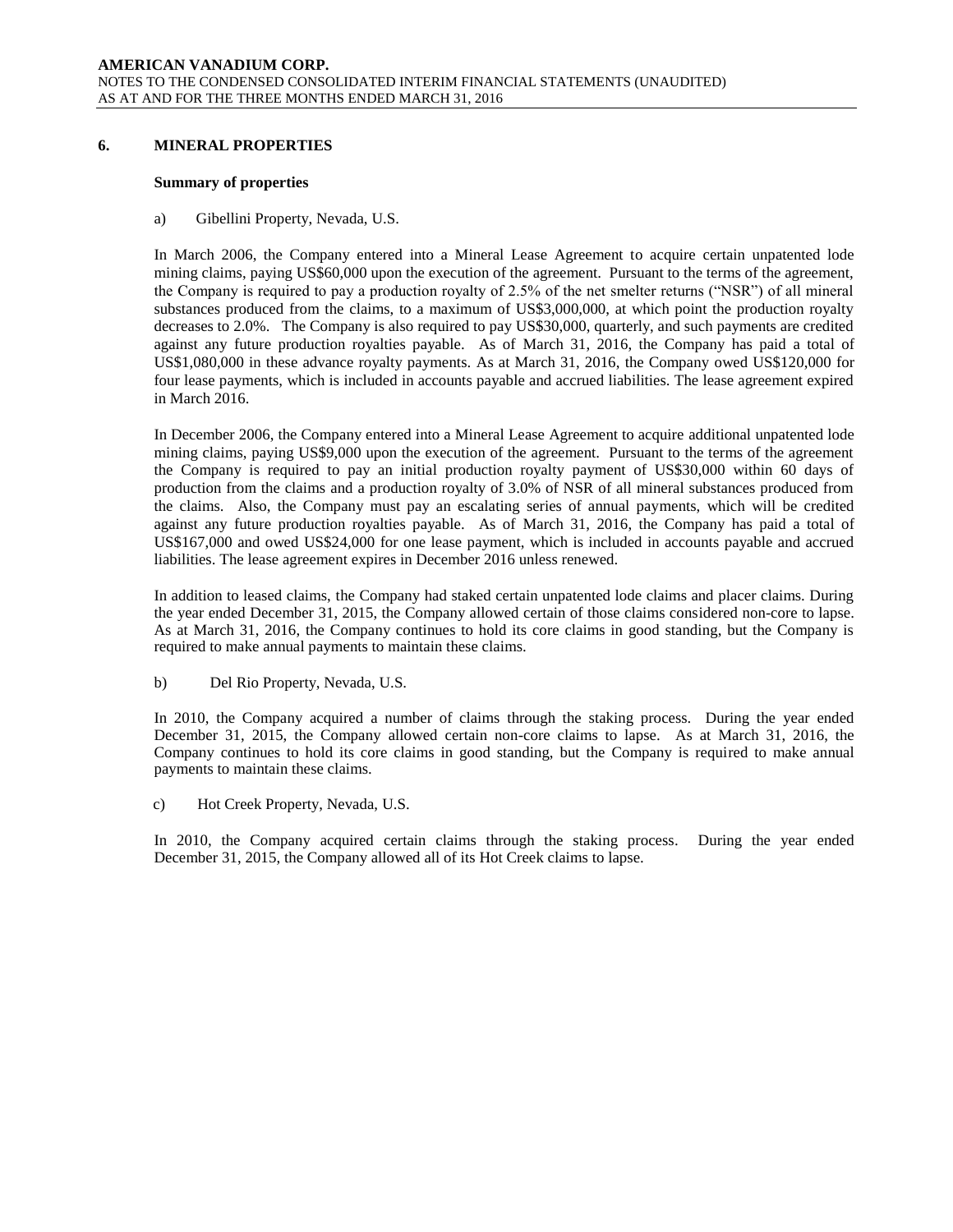## **Acquisition costs**

As at March 31, 2016 and prior periods, the carrying values of mineral properties were comprised solely of capitalized acquisition costs for mineral and related water rights.

|                                                      | <b>Gibellini</b> | <b>Del Rio</b> | <b>Hot Creek</b> | <b>Total</b> |
|------------------------------------------------------|------------------|----------------|------------------|--------------|
|                                                      |                  |                |                  |              |
| As at December 31, 2014                              | 41,635           |                |                  | 41,635       |
| Additions                                            | 253,201          | -              |                  | 253,201      |
| Impairment of mineral properties                     | (294, 835)       |                |                  | (294, 835)   |
| As at December 31, 2015 and<br><b>March 31, 2016</b> |                  | ۰              |                  |              |

The Company has capitalized, rather than expensed, payments for mineral rights. Acquiring and maintaining title to mineral properties involves certain inherent risks due to difficulties in determining the validity of certain claims as well as the potential for problems arising from the frequently ambiguous conveyance history characteristic of many mineral properties.

## *Impairment of mineral properties*

Coupled with adverse financing conditions, which have led to reductions in exploration activities on the Company's mineral properties, market prices for vanadium have persisted at lower levels than those required for commercial production. Additionally, the Company does not have sufficient capital to fund metallurgical, permitting and other property initiatives and has allowed some claims to lapse. As a result, the Company has recorded impairments to its properties, including an impairment of \$294,835 for the year ended December 31, 2015, reducing the carrying value of its mineral properties to \$1 as at March 31, 2016 (December 31, 2015 - \$1).

#### **Exploration and evaluation expenses**

During the three months ended March 31, 2016, exploration and evaluation expenses incurred on the Company's mineral properties were as follows:

|                      | <b>Gibellini</b> | <b>Del Rio</b>           | <b>Hot Creek</b> | <b>Total</b> |
|----------------------|------------------|--------------------------|------------------|--------------|
|                      |                  |                          |                  |              |
| Property maintenance | 4,427)           | (880)                    |                  | (5,307)      |
| General              | 340              | $\overline{\phantom{0}}$ |                  | 340          |
|                      | (4,087)          | $\overline{\phantom{a}}$ |                  | (4,967)      |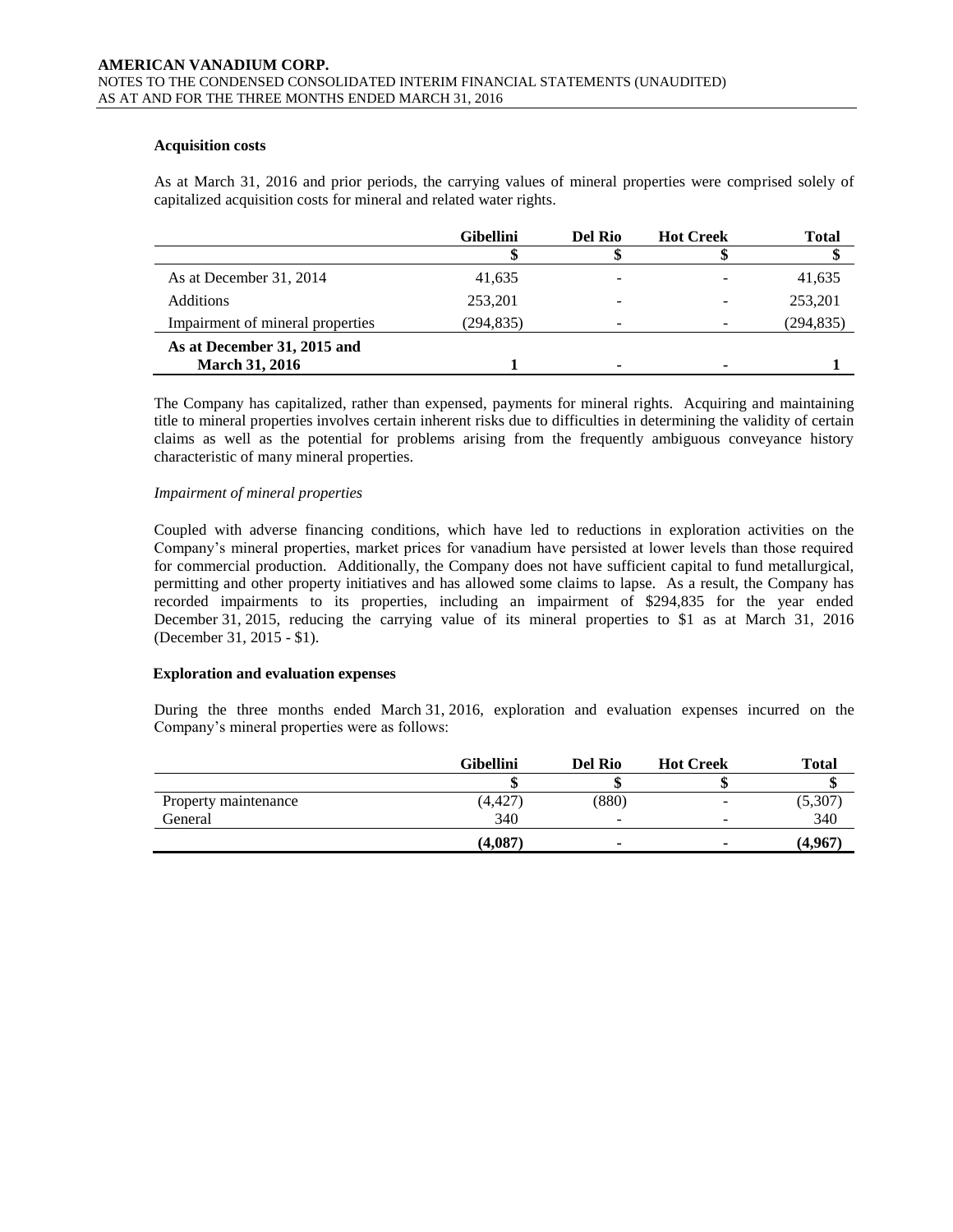During the three months ended March 31, 2015, exploration and evaluation expenses incurred on the Company's mineral properties were as follows:

|                          | <b>Gibellini</b> | <b>Del Rio</b> | <b>Hot Creek</b> | <b>Total</b> |
|--------------------------|------------------|----------------|------------------|--------------|
|                          |                  |                |                  |              |
| Environmental permitting | 28,690           |                |                  | 28,690       |
| Metallurgy               | 54,806           |                |                  | 54,806       |
| General                  | 8,588            |                |                  | 8,588        |
| Labour and benefits      | 42,826           |                |                  | 42,826       |
| Satellite office         | 10,924           |                |                  | 10,924       |
| Feasibility study        | 32,794           |                |                  | 32,794       |
|                          | 178,628          | ۰              |                  | 178,628      |

#### **7. SHAREHOLDER LOAN**

In December 2015, the Company received \$200,000 from a shareholder of the Company under a promissory note that is payable on demand and which accrues interest at a rate of 1% per annum.

#### **8. SHAREHOLDERS' DEFICIENCY**

#### **Share capital**

#### *Authorized*

Unlimited number of common voting shares with no par value.

#### *Issued and outstanding*

|                                                                   | Number of            |            |
|-------------------------------------------------------------------|----------------------|------------|
|                                                                   | <b>Common Shares</b> | Amount     |
|                                                                   |                      |            |
| Outstanding, December 31, 2014                                    | 63,863,998           | 30,100,545 |
| Issued through private placements, net of share issuance costs    | 3,014,285            | 202,100    |
| Issued to settle accounts payable and for mineral property claims | 1,337,830            | 93,648     |
| Issued on contract termination                                    | 30,000               | 2,400      |
| Outstanding, December 31, 2015                                    | 68,246,113           | 30,398,693 |
| Issued through private placements, net of share issuance costs    | 805,332              | 63,505     |
| Shares issued pursuant to consulting agreement                    | 200,000              | 16,000     |
| Outstanding, March 31, 2016                                       | 69,251,445           | 30,478,198 |

#### *Private placements*

On April 23, 2015, the Company completed a non-brokered private placement of 3,014,285 common share units at a price of \$0.07 per unit for gross proceeds of \$211,000. Each unit consists of one common share and onehalf of one common share purchase warrant. The full value of these units is attributed to the value of the common shares. Each whole common share purchase warrant entitles the holder to purchase an additional common share at a price of \$0.12 until April 23, 2016. An additional 15,000 agent's warrants were issued as part of this private placement with a fair value of \$245. Transaction costs for the private placement, which include cash commissions, and legal and other fees, totalled \$8,655.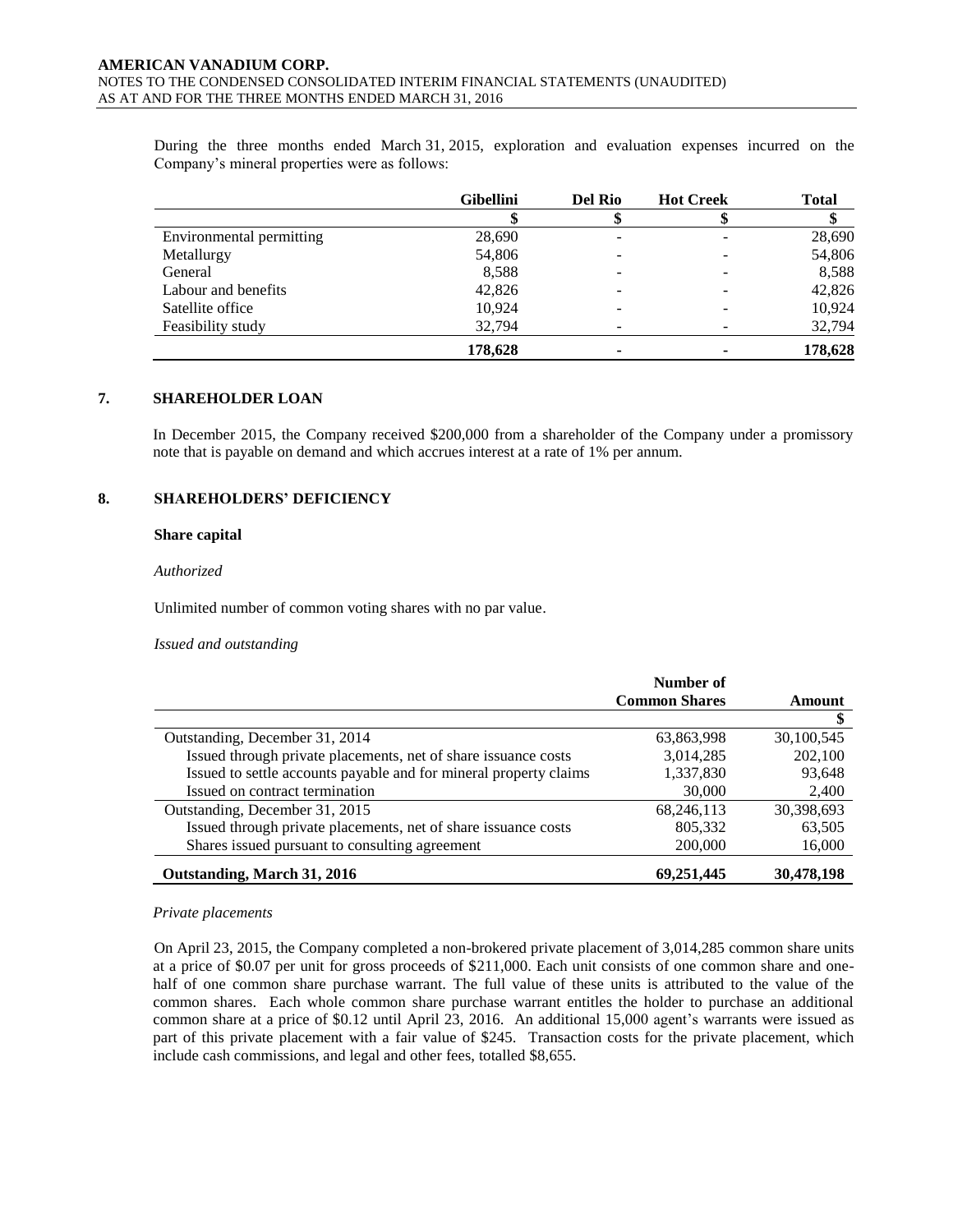In April and May 2015, the Company issued 30,000 shares valued at \$2,400 (\$0.08 per share) to a consultant on the termination of a consulting agreement and settled \$93,648 in accounts payable and outstanding mineral leases through the issuance of 1,337,830 shares at a fair value of \$0.07 per share.

On January 20, 2016, the Company completed a non-brokered private placement of 805,332 common share units at a price of \$0.08 per unit for gross proceeds of \$64,427. Each unit consists of one common share and one common share purchase warrant. Each common share purchase warrant entitles the holder to purchase an additional common share at a price of \$0.10 until January 20, 2018. Transaction costs for the private placement, which include filing and other fees, totalled \$922.

In January 2016, the Company issued 200,000 shares valued at \$16,000 to a consultant as remuneration for consulting services.

#### *Restricted share units ("RSUs")*

The Company has an RSU plan allowing the Board of Directors of the Company, at its discretion and in accordance with the requirements of the Exchange, to grant to directors, officers, employees and consultants to the Company, non-transferable RSUs. Upon meeting certain operational milestones or other vesting conditions, the RSUs will be exchanged for common shares in the Company for the recipient's benefit. RSUs will expire three years from grant if performance-based vesting conditions are not met.

The maximum number of RSUs that can be issued under the RSU plan is 3,500,000 and the combined maximum number of common shares issuable under the RSU and stock options plans shall not exceed a rolling 10% of the Company's issued and outstanding number of common shares. The Company may grant, subject to Exchange approval, compensatory shares or RSUs outside the RSU plan, which may have different characteristics than those permitted by the plan.

As at December 31, 2014, the Company had 200,000 RSUs outstanding under the RSU plan, none of which had vested. In the year ended December 31, 2015, these RSUs were cancelled upon the termination of the related employment agreement. Consequently, no RSUs are outstanding as at March 31, 2016.

#### *Bonus and performance shares*

Subject to any required shareholder or regulatory approvals, the Company may, outside the RSU plan, grant bonus or performance shares to employees or consultants. These shares may be issued unconditionally ("Bonus Shares"), or may be issued subject to meeting certain performance or retention criteria ("Performance Shares"). For Bonus Shares, an expense is recorded in stock-based compensation on their grant date for the prevailing fair market value of the shares. For Performance Shares, an expense is recorded in share-based compensation for the grant date fair market value those shares expected to be earned, which is recognized rateably over their anticipated vesting period. The expense recognized for Performance Shares and Bonus Shares results in a corresponding increase to the Company's equity reserves, which is then reclassified to share capital on actual issuance of the related earned shares.

Changes to the balances of Bonus and Performance Shares are as follows:

|                                                   | Number of<br><b>Shares</b> |
|---------------------------------------------------|----------------------------|
| Outstanding, December 31, 2014                    | 750,000                    |
| Share awards cancelled                            | (750,000)                  |
| Outstanding, December 31, 2015 and March 31, 2016 | ۰                          |

During the year ended December 31, 2015, all 750,000 Performance Shares outstanding as at December 31, 2014 were cancelled upon the termination of certain employment and consulting agreement. As a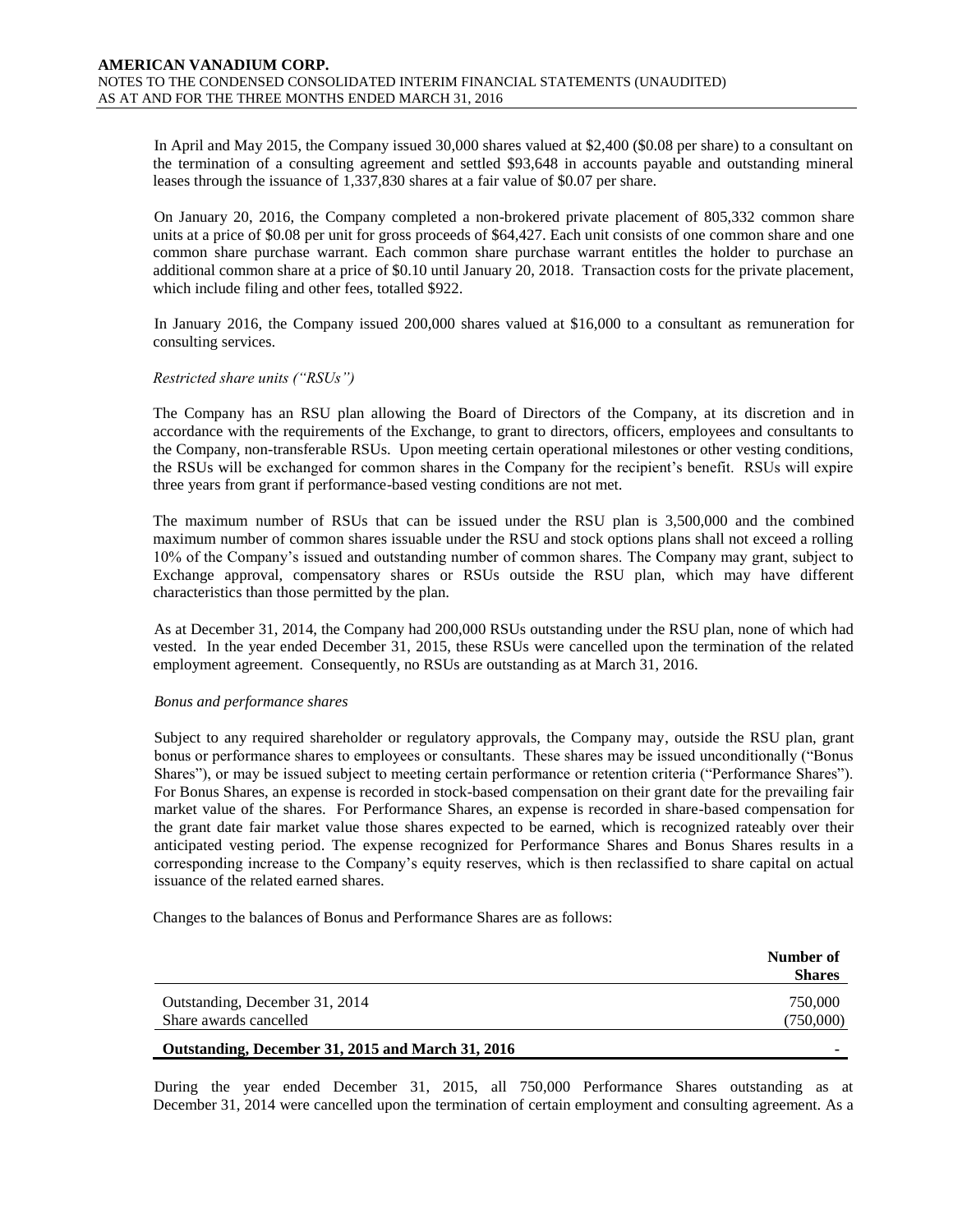result, the Company recorded a reversal \$105,637 of stock-based compensation expenses previously recorded for these Performance Shares in the year ended December 31, 2015.

#### **Warrants**

Changes to the balance of warrants outstanding are as follows:

|                                               |                 | Weighted              | Weighted          |
|-----------------------------------------------|-----------------|-----------------------|-------------------|
|                                               | Number of       | Average               | Average           |
|                                               | <b>Warrants</b> | <b>Exercise Price</b> | <b>Fair Value</b> |
|                                               |                 |                       |                   |
| Outstanding, December 31, 2014                | 14,000,475      | 0.66                  | 0.00              |
| Warrants expired                              | (5,869,900)     | 0.80                  | 0.01              |
| Warrants issued as part of common share units | 1,507,143       | 0.12                  | 0.00              |
| Warrants issued as agents' and finders' fees  | 15,000          | 0.12                  | 0.00              |
| Outstanding, December 31, 2015                | 9,652,718       | 0.49                  | 0.00              |
| Warrants expired                              | (5,000,000)     | 0.60                  | 0.00              |
| Warrants issued as part of common share units | 805,332         | 0.10                  | 0.00              |
| Outstanding, March 31, 2016                   | 5,458,050       | 0.33                  | 0.00              |

The fair value of agent's and finder's warrants issued on a stand-alone basis is determined using the Black-Scholes option-pricing model. Inputs to the Black-Scholes model for these warrants are as follows:

|                                 | For the three months<br>ended March 31, 2016 | For the year ended<br>December 31, 2015 |
|---------------------------------|----------------------------------------------|-----------------------------------------|
| Risk-free interest rate         | -                                            | 0.66%                                   |
| Dividend yield                  | ۰                                            | $0\%$                                   |
| Expected stock price volatility | -                                            | 92.36%                                  |
| Expected life                   | ۰                                            | $1.00$ year                             |

The following warrants were outstanding and exercisable as at March 31, 2016:

|                    |                       | Number of              |
|--------------------|-----------------------|------------------------|
|                    |                       | <b>Warrants</b>        |
|                    |                       | <b>Outstanding and</b> |
| <b>Expiry date</b> | <b>Exercise Price</b> | <b>Exercisable</b>     |
|                    |                       |                        |
| April 23, 2016*    | 0.12                  | 1,522,143              |
| May 8, 2016*       | 0.60                  | 1,343,375              |
| December 30, 2016  | 0.40                  | 1,787,200              |
| January 20, 2018   | 0.10                  | 805,332                |
|                    |                       | 5,458,050              |

\* Subsequent to March 31, 2016, these warrants expired unexercised.

#### **Stock options**

The Company adopted an incentive stock option plan which provides that the Board of Directors of the Company may from time to time, in its discretion, and in accordance with the requirements of the Exchange, grant to directors, officers, employees and technical consultants to the Company, non-transferable options to purchase common shares, provided that the number of common shares reserved for issuance will not exceed 10% of the issued and outstanding common shares. Such options will be exercisable for a period of up to five years from the date of grant. Vesting terms are determined by the Board of Directors at the time of grant.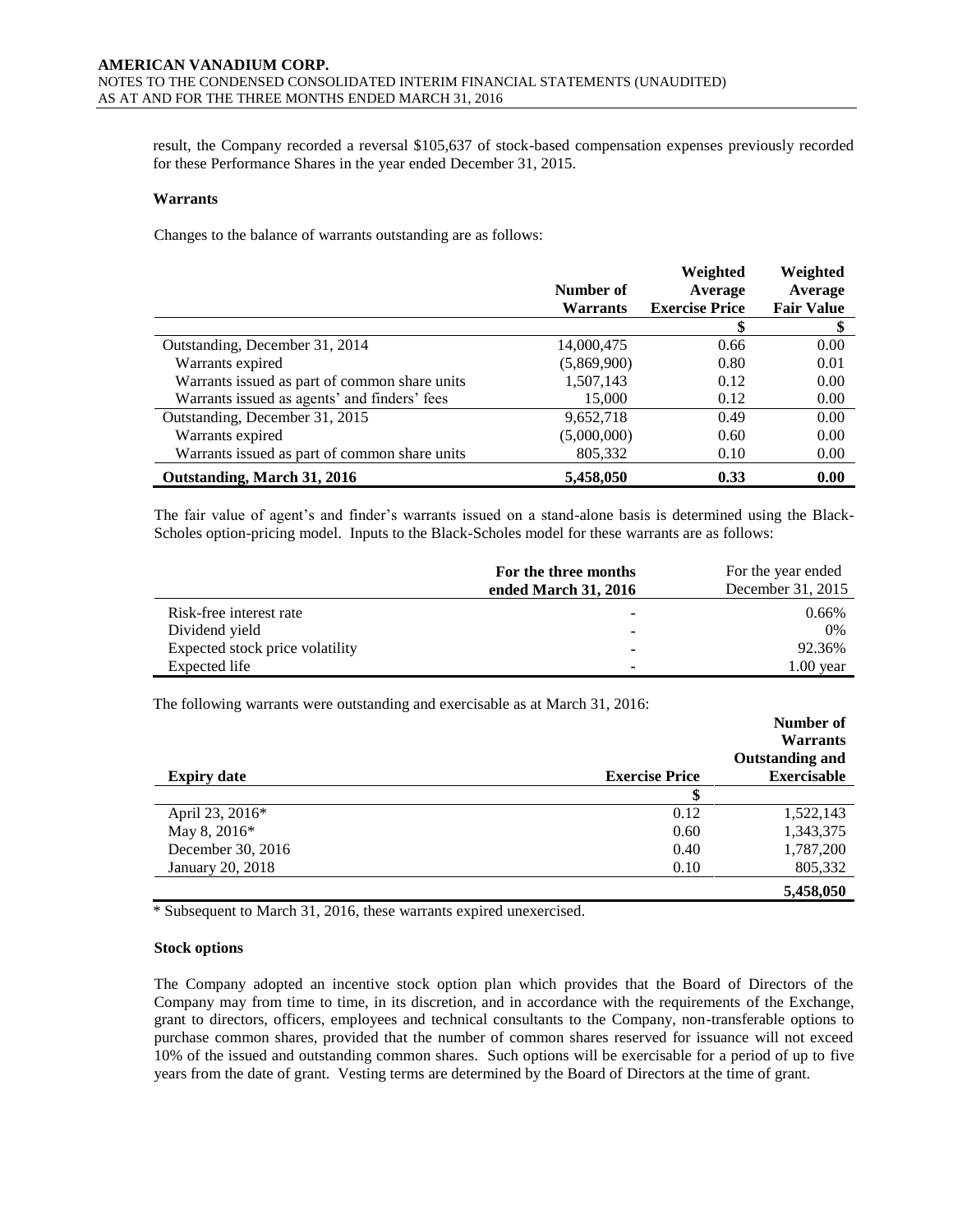Subsequent to March 31, 2016, the Company has suspended its stock option plan, although stock options already granted will remain unaffected.

During the three months ended March 31, 2016, the Company recorded \$604 in stock-based compensation expense for the value of stock options vesting in the period. An offsetting amount has been recorded in equity reserves.

Stock option transactions and the number of stock options outstanding are summarized as follows:

|                                                   | Number of<br><b>Stock Options</b> | Weighted<br>Average<br><b>Exercise</b><br>Price | Weighted<br>Average<br><b>Fair Value</b> |
|---------------------------------------------------|-----------------------------------|-------------------------------------------------|------------------------------------------|
|                                                   |                                   |                                                 |                                          |
| Outstanding, December 31, 2014                    | 4,212,500                         | 0.62                                            | 0.33                                     |
| Options granted                                   | 3,102,500                         | 0.10                                            | 0.02                                     |
| Options expired                                   | (1,065,000)                       | 0.42                                            | 0.31                                     |
| Options cancelled or forfeited                    | (2,495,000)                       | 0.64                                            | 0.35                                     |
| Outstanding, December 31, 2015 and March 31, 2016 | 3,755,000                         | 0.24                                            | 0.09                                     |

The fair values of the stock options granted were estimated using the Black-Scholes option pricing model. The weighted average assumptions used in the pricing model for these options are as follows:

|                                 | For the three months<br>ended March 31, 2016 | For the year ended<br>December 31, 2015 |
|---------------------------------|----------------------------------------------|-----------------------------------------|
|                                 |                                              |                                         |
| Risk-free interest rate         |                                              | $0.66\%$                                |
| Dividend yield                  |                                              | $0\%$                                   |
| Expected stock price volatility |                                              | 92.36%                                  |
| Expected forfeiture rate        |                                              | $1.00$ year                             |
| Expected life                   |                                              | 0.66%                                   |

The following incentive stock options were outstanding and exercisable at March 31, 2016:

|                    |                       | <b>Number of Options</b> | Number of<br><b>Options</b> |
|--------------------|-----------------------|--------------------------|-----------------------------|
| <b>Expiry date</b> | <b>Exercise Price</b> | Outstanding              | <b>Exercisable</b>          |
|                    | \$                    |                          |                             |
| February 6, 2017   | 0.77                  | 40,000                   | 40,000                      |
| June 15, 2017      | 0.74                  | 100,000                  | 100,000                     |
| November 4, 2018   | 0.10                  | 67,500                   | 67,500                      |
| November 4, 2018   | 0.60                  | 395,000                  | 395,000                     |
| December 2, 2018   | 0.10                  | 40,000                   | 40,000                      |
| April 29, 2019     | 0.10                  | 110,000                  | 110,000                     |
| May 30, 2019       | 0.60                  | 250,000                  | 250,000                     |
| July 10, 2019      | 0.60                  | 200,000                  | 200,000                     |
| April 16, 2020     | 0.10                  | 2,432,500                | 2,432,500                   |
| May 6, 2020        | 0.10                  | 95,000                   | 95,000                      |
| June 8, 2020       | 0.10                  | 25,000                   | 25,000                      |
|                    |                       | 3,755,000                | 3,755,000                   |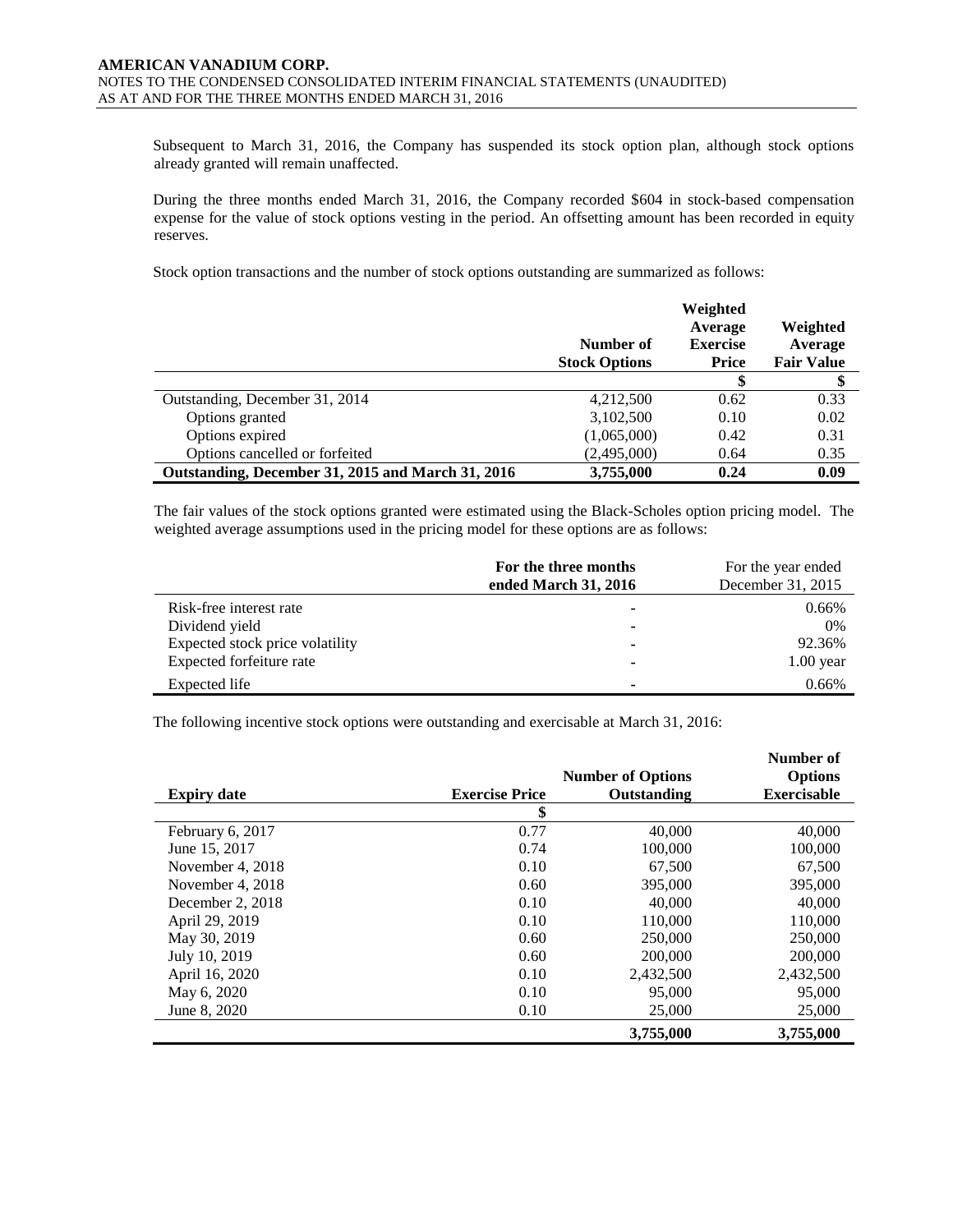# **9. RELATED PARTY TRANSACTIONS**

During the three months ended March 31, 2016, a \$19,500 (2015 - \$19,500) expense was recorded for office facilities, corporate and administrative services provided by Earlston Management Corp. ("Earlston"), a company that provides key management services to the Company. As at March 31, 2016, \$117,000 is included in accounts payable and accrued liabilities (December 31, 2015 - \$96,445) for amounts owing to Earlston.

Included in accounts payable and accrued liabilities as at March 31, 2016 is \$195,000 (December 31, 2015 - \$145,000) owing to Bill Radvak, the Chief Executive Officer of the Company for salaries and benefits, and \$13,292 (December 31, 2015 - \$20,371) for travel expense claims.

## **10. FINANCIAL INSTRUMENTS AND RISK MANAGEMENT**

As at March 31, 2016, the Company's financial instruments comprise cash, amounts receivable, reclamation deposits, accounts payable and accrued liabilities, and a shareholder loan. With the exception of cash, all financial instruments held by the Company are measured at amortized cost. The fair values of these financial instruments approximate their carrying value due to their short-term maturities. Fair values of financial instruments are classified in a fair value hierarchy based on the inputs used to determine fair values. The levels of the fair value hierarchy are as follows:

- Level 1 Unadjusted quoted prices in active markets for identical assets or liabilities;
- Level 2 Inputs other than quoted prices that are observable for the asset or liability either directly or indirectly; and
- Level 3 Inputs that are not based on observable market data.

Financial instruments measured at fair value on the balance sheet are summarized in levels of fair value hierarchy as follows:

|      | 1 امتحه ا | ⊥evel ? | $\triangle$ evel $\degree$ |
|------|-----------|---------|----------------------------|
|      | ш         | w       |                            |
| Cash | 60,064    |         |                            |

The Company's financial instruments are exposed to certain financial risks, including currency risk, credit risk, liquidity risk and interest rate risk.

#### *Currency risk*

A portion of the Company's expenses are incurred in U.S. dollars and financial instrument balances are held in this currency. A significant change in the currency exchange rates between the Canadian dollar relative to the U.S. dollar could have a negative effect on the Company's results of operations, financial position or cash flows.

As at March 31, 2016, the Company's net financial liabilities included accounts held in U.S. dollars totalling US\$1,742,196. A prolonged \$0.10 increase (decrease) in the value of the Canadian dollar compared with the U.S dollar would result in a \$225,980 foreign exchange gain (loss) based on U.S. dollar denominated net financial liabilities as at March 31, 2016.

As at March 31, 2016, the Company's net financial liabilities included accounts held in European Euros totalling 2,041,992 Euros. A prolonged \$0.10 increase (decrease) in the value of the Canadian dollar compared with the Euro would result in a \$301,704 foreign exchange gain (loss) based on European euro denominated net financial liabilities as at March 31, 2016.

The Company has not hedged its exposure to currency fluctuations.